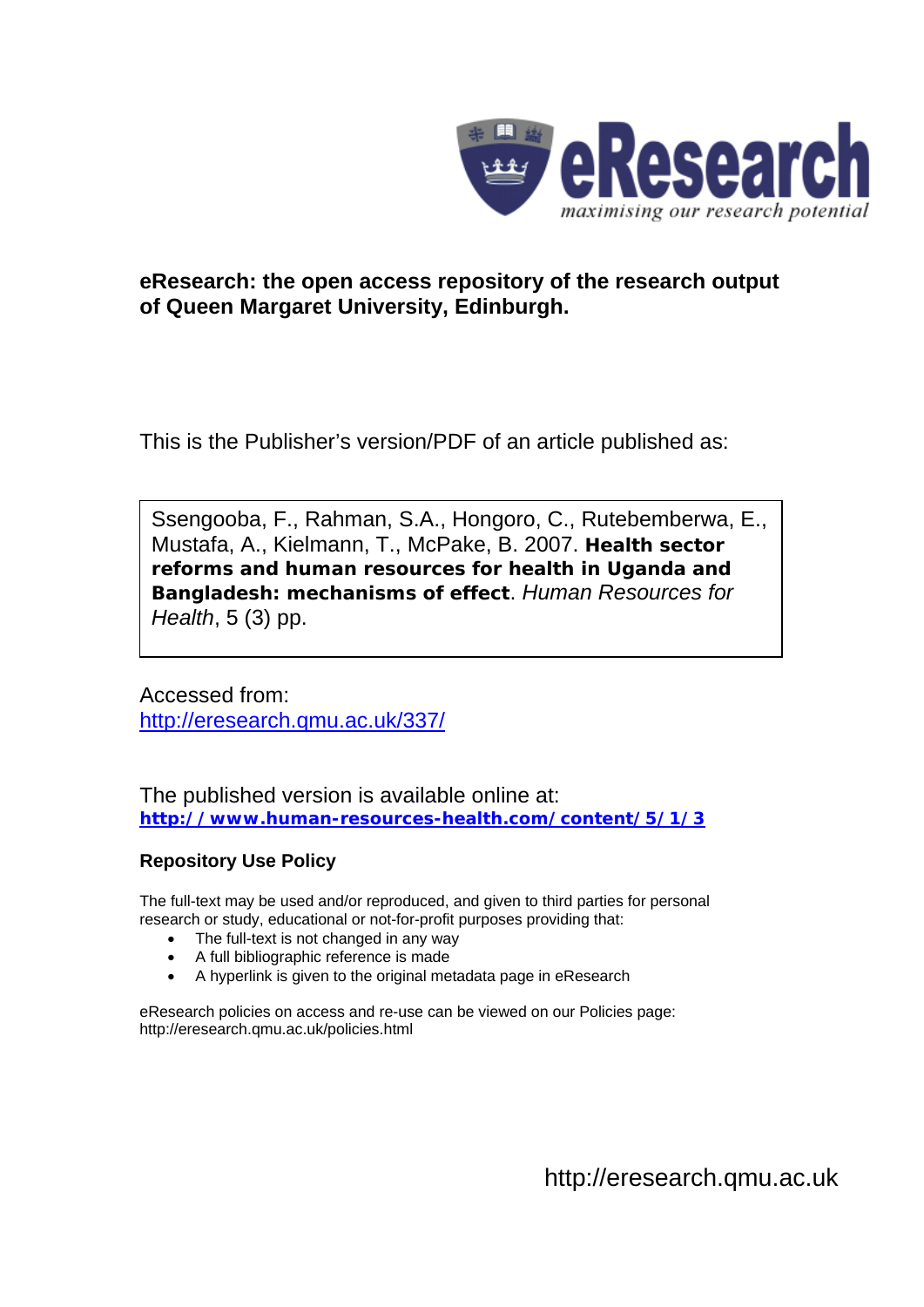# **Health sector reforms and human resources for health in Uganda and Bangladesh: mechanisms of effect**

Freddie Ssengooba†1, Syed Azizur Rahman†2, Charles Hongoro†3, Elizeus Rutebemberwa†1, Ahmed Mustafa†4, Tara Kielmann\*†5 and Barbara McPake†5

Address: 1Health Policy, Planning & Management, Makerere University, Institute of Public Health, Republic of Uganda, 2Department of Public Health and Policy, Health Policy Unit, London School of Hygiene and Tropical Medicine, Keppel Street, London WC1E 7HT, United Kingdom of Great Britain and Northern Ireland, 3Health Systems Trust, 1st Floor Riverside Centre, Belmont & Main Road, Rondebosch, 7700, Republic of South Africa, 4Ministry of Health and Family Welfare, Dhaka, People's Republic of Bangladesh and 5Institute for International Health and Development, Queen Margaret University College, Corstorphine, EH12 8TS, United Kingdom of Great Britain and Northern Ireland

Email: Freddie Ssengooba - Freddie.Ssengooba@lshtm.ac.uk; Syed Azizur Rahman - Aziz.Rahman@lshtm.ac.uk; Charles Hongoro - charles.hongoro@lshtm.ac.uk; Elizeus Rutebemberwa - rutebemberwa@yahoo.com; Ahmed Mustafa - dramheu@yahoo.co.uk; Tara Kielmann\* - tara.kielmann@qmuc.ac.uk; Barbara McPake - BMcPake@qmuc.ac.uk \* Corresponding author †Equal contributors

Published: 1 February 2007

*Human Resources for Health* 2007, **5**:3 doi:10.1186/1478-4491-5-3

[This article is available from: http://www.human-resources-health.com/content/5/1/3](http://www.human-resources-health.com/content/5/1/3)

© 2007 Ssengooba et al; licensee BioMed Central Ltd.

This is an Open Access article distributed under the terms of the Creative Commons Attribution License [\(http://creativecommons.org/licenses/by/2.0\)](http://creativecommons.org/licenses/by/2.0), which permits unrestricted use, distribution, and reproduction in any medium, provided the original work is properly cited.

### **Abstract**

**Background:** Despite the expanding literature on how reforms may affect health workers and which reactions they may provoke, little research has been conducted on the mechanisms of effect through which health sector reforms either promote or discourage health worker performance. This paper seeks to trace these mechanisms and examines the contextual framework of reform objectives in Uganda and Bangladesh, and health workers' responses to the changes in their working environments by taking a 'realistic evaluation' approach.

**Methods:** The study findings were generated by triangulating both qualitative and quantitative methods of data collection and analysis among policy technocrats, health managers and groups of health providers. Quantitative surveys were conducted with over 700 individual health workers in both Bangladesh and Uganda and supplemented with qualitative data obtained from focus group discussions and key interviews with professional cadres, health managers and key institutions involved in the design, implementation and evaluation of the reforms of interest.

**Results:** The reforms in both countries affected the workforce through various mechanisms. In Bangladesh, the effects of the unification efforts resulted in a power struggle and general mistrust between the two former workforce tracts, family planning and health. However positive effects of the reforms were felt regarding the changes in payment schemes. Ugandan findings show how the workforce responded to a strong and rapidly implemented system of decentralisation where the power of new local authorities was influenced by resource constraints and nepotism in recruitment. On the other hand, closer ties to local authorities provided the opportunity to gain insight into the operational constraints originating from higher levels that health staff were dealing with.

**Conclusion:** Findings from the study suggest that a) reform planners should use the proposed dynamic responses model to help design reform objectives that encourage positive responses among health workers b) the role of context has been underestimated and it is necessary to address broader systemic problems before initiating reform processes, c) reform programs need to incorporate active implementation research systems to learn the contextual dynamics and responses as well as have inbuilt program capacity for corrective measures d) health workers are key stakeholders in any reform process and should participate at all stages and e) some effects of reforms on the health workforce operate indirectly through levels of satisfaction voiced by communities utilising the services.

## Research **[Open Access](http://www.biomedcentral.com/info/about/charter/)**

Received: 27 October 2006 Accepted: 1 February 2007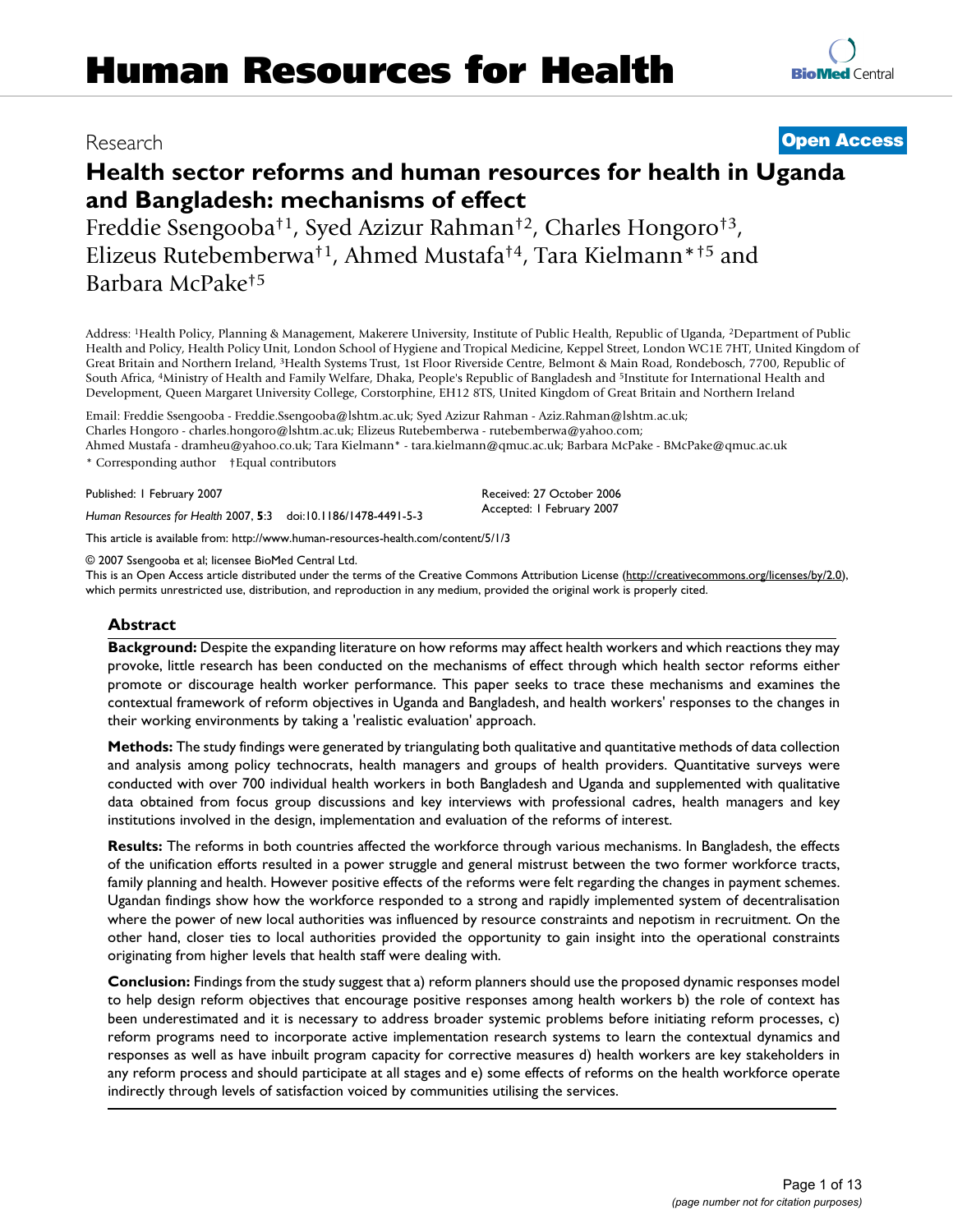#### **Background**

In the last two decades, developing country governments have implemented a variety of reforms in the health sector on the understanding that these reforms would create the right individual and organisational incentives for improving health systems performance. However, reform initiatives have not always considered human resource issues that are relevant to their success and have often failed to include the participation or perspectives of the health workforce in reform planning processes and decisionmaking.

A number of studies have considered the effects of reforms on the health workforce [[1-5] and [6]] and highlight the importance of human resources to the success of reform objectives [7] as well as the complexity of human resource management in the context of reforms [8,9].

These studies have pointed out that human resource issues need to be a primary consideration in reform design, suggesting that reforms can only be implemented successfully where there is consensual participation on the part of the workforce. Ngufor describes how health staff in Cameroon perceived reforms as a punishment inflicted on the nation by the International Monetary Fund (IMF) and the World Bank and as a result developed a laissez faire attitude to their work resulting in reduction of consultation times and absenteeism [4]. Similarly, workers in Zimbabwe were reported to perceive reforms as threatening their job security, salaries and training and expressed their demotivation in the form of unethical behaviour with their patients and neglect of work responsibilities [6]. In other parts of the world, health workers have resisted change on the grounds of conflicting values. In Latin America, for example, reforms were perceived as aiming to undermine the fundamental values that had inspired the design of the system, and sparked off a wave of resistance and strikes in El Salvador and Mexico. This led to the stalling and delay of the reform process [10,11].

Other studies have noted higher motivation levels among the health workforce through reforms. In Kazakhstan, reforms that aimed at changing the old Soviet system through the introduction of more market-oriented financing and service delivery, were argued to have resulted in increased interest in primary care among physicians, increased attention to quality and patient satisfaction, more rational and creative use of resources, and stronger commitment of physicians' personal time and resources to improve services for patients [12]

Despite the expanding literature on how reforms may affect health workers and which reactions they may provoke, little research has been conducted on the mechanisms through which health sector reforms either

promote or discourage health worker performance. How do reforms affect the health workforce and create responses that are likely to encourage the success or failure of reform objectives? How does context influence the routes through which reforms affect provider incentive environments and eventually motivation and performance? To address these questions, the following paper seeks to trace these mechanisms of effect and examines health workers' responses to the changes in their working environments by taking a 'realistic evaluation' approach [13].

This approach takes account of the explanatory mechanisms and the context of health systems reforms. This stands in contrast to the more common evaluation approach, which tends to focus on a reform programme's measures and its intended effects and then seeks to measure the differences between reforming and non-reforming entities, within the dimensions of those intended effects. The research described above suggests that reform programmes cause a multitude of workforce responses which act as the lynchpin between formal arrangements at the outset of the reforms and the resulting changes in the system as experienced by people who use it. Figure 1, originally created by McPake [14], captures the essence of the scenario described above and provides a framework for health systems research.

The focus of enquiry lies within the three components outlined above. While the de-jure system sets the context and defines the organisational structures, the intended incentives and management procedures, the dynamic responses reflect how those implementing the de-jure sys-



#### Figure I

A conceptual model for health systems research – the Dynamic Responses Model [14].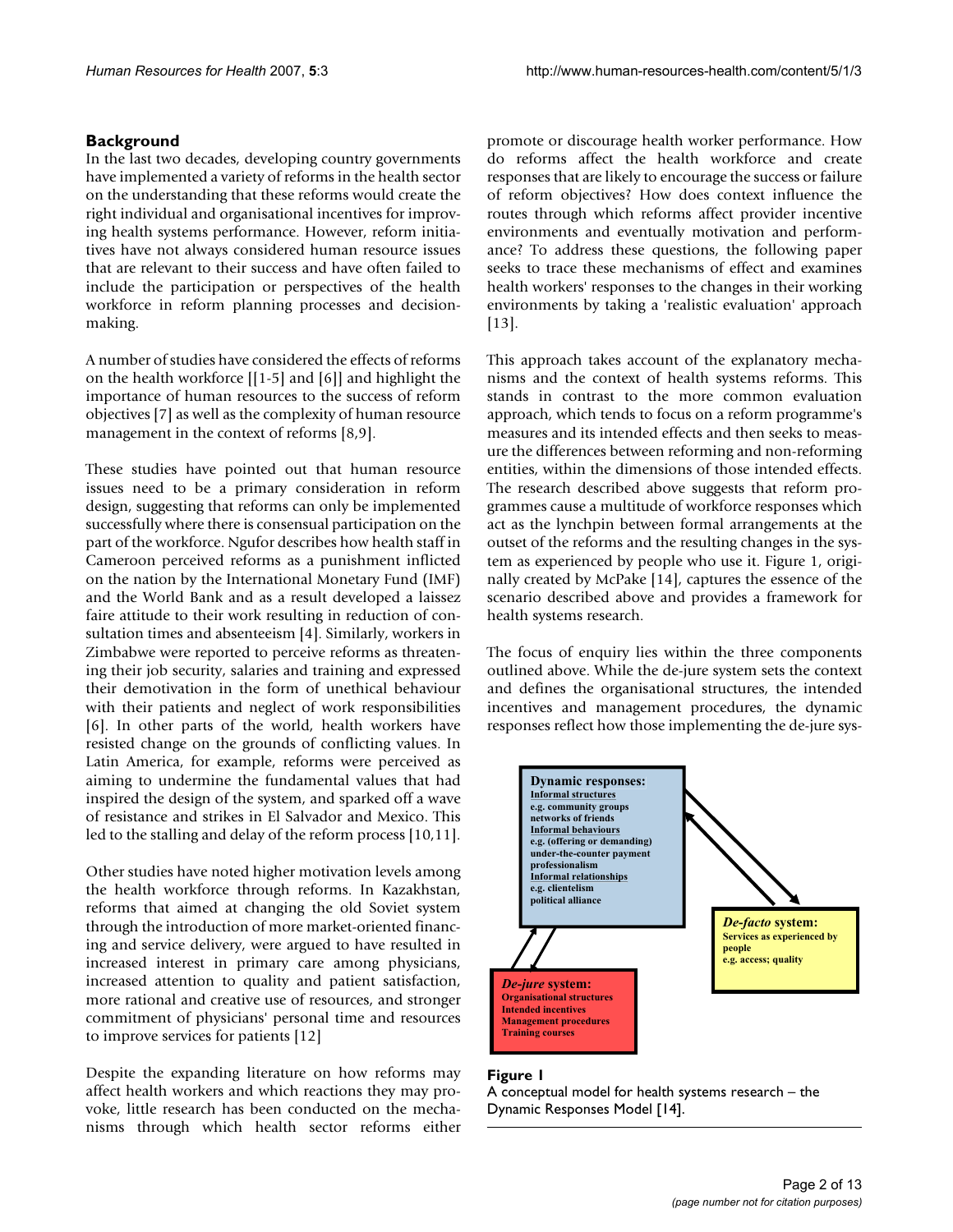tem respond and create 'informal' arrangements or behaviours that may or may not encourage the success of 'formal' reform objectives initiated by the de-jure system. The de-facto system then encompasses the lived experience of the results of the relationship between the de-jure system and the dynamic responses. Similar to realistic evaluation, the model emphasises the mechanisms of effect between a social programme (component of the dejure system), and its impact (in the de-facto system), and recognises these mechanisms as being social: involving the interaction of human beings in a particular context that determines the nature and form of dynamic responses [14].

In this paper, we seek to focus on the mechanisms through which unintended human resource effects have arisen, using the case studies of Bangladesh and Uganda, two countries that have faced many reforms attempting to improve health systems performance and delivery of care. Both countries have extremely low per capita expenditure on health (Bangladesh has a public health expenditure of 14 international dollars, one of the lowest in the region and Uganda's public health expenditure lies at 22 international dollars) and face challenges in the attainment of the Millennium Development Goals and national development. After 20 years of military regime, Bangladesh became a parliamentary democracy in 1991. With rigid central government structures and disagreement between the main political parties inhibiting response to local health needs, the country began a wide programme of reforms to address issues of responsiveness. In Uganda, a series of reforms were introduced from the early 1990s as part of a larger initiative to restore the health system following its collapse during the political crises of the 1970s.

Focusing on selected reforms in each country (see Table 1) the first section of the paper outlines the scope of the reforms implemented and provides observations on workforce responses made by earlier evaluations. The subsequent section then presents the results of this research, exploring the impact of the mechanisms on social interactions.

### **Methods**

The paper is based on a study conducted in 2004 examining mechanisms of effect through which selected health sector reforms have impacted on human resources in the national contexts of Bangladesh and Uganda. The study had the following main objectives:

1. To critically analyse health sector reforms in relation to the macro-level environment (policy level analysis: financing, regulation, organisation and management): or to understand the contextual de-jure system.

2. To examine the pathways through which selected reforms have impacted on the incentive environment for health workers (authority and accountability structures, career structures, staff recruitment, payment) and the responses they have produced: dynamic responses

#### *Study setting and design*

The study was undertaken in six district zones in each country. The study districts in both countries were identified using a socio-economic stratification method employing the Human Development Index (HDI) ranking. The HDI takes three main indicators into account: life expectancy, educational attainment as a proxy measure of literacy and GDP per capita as a measure of standard of living. Together, these indicators show the level of need and the capacity of districts to benefit from health intervention [15]. The method was chosen to capture a wide range of reform experiences across varying socio-economic development levels. It was expected that recruitment patterns, survival activities and community responses might operate differently in districts of varying prosperity levels, and that sampling across the development level range would increase the breadth of experience likely to be captured. Study districts were randomly selected from three equal strata ranked by HDI, that is, two districts were selected from each stratum. Tables 2 and 3 show the selected districts and their HDI ranking in Uganda and Bangladesh respectively.

#### **Table 1: Selected reform initiatives in Uganda and Bangladesh**

| Uganda                                                                                                                                                                                                                   | Bangladesh                                                                                                                                                                                                                                                         |
|--------------------------------------------------------------------------------------------------------------------------------------------------------------------------------------------------------------------------|--------------------------------------------------------------------------------------------------------------------------------------------------------------------------------------------------------------------------------------------------------------------|
| • Decentralisation of governance to district councils, 1993<br>• Civil service reforms, 1990 onwards<br>∘ Pay reforms<br>• User fees implementation in 1992 and retraction in 2001<br>• Health sub-district policy, 1999 | • Unification of health and family planning services at sub-district level, 1998 – 2003<br>• Procurement<br>• Training of health and family planning personnel at sub-district level, 1998 - 2003<br>• Introduction of clinics at the community level, 1998 - 2000 |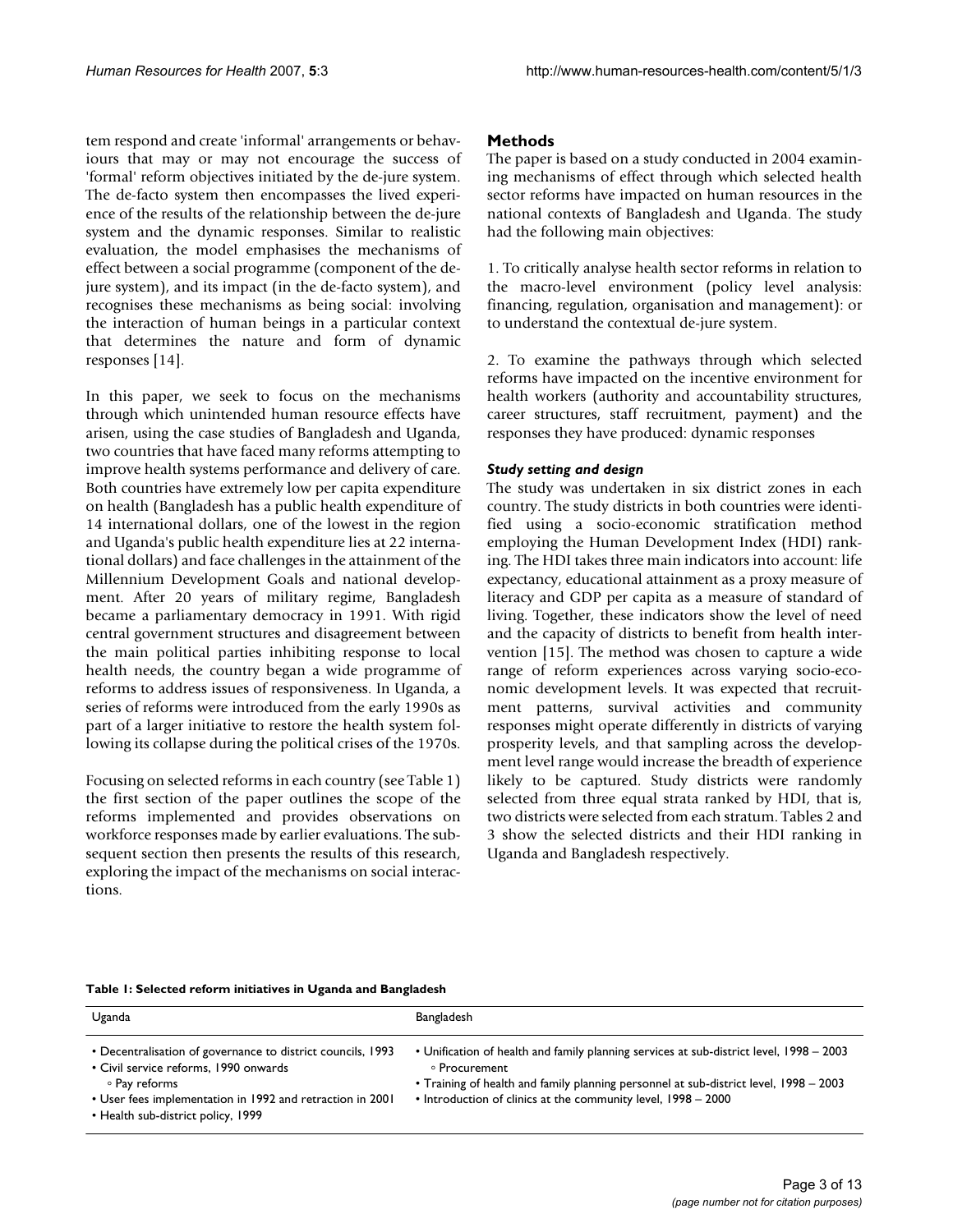| Study district | HDI   | Group rank |  |
|----------------|-------|------------|--|
| Kampala        | 0.593 | High       |  |
| linja          | 0.534 | High       |  |
| Bushenyi       | 0.456 | Average    |  |
| Mubende        | 0.458 | Average    |  |
| Moyo           | 0.361 | Low        |  |
| Arua           | 0.383 | Low        |  |
| Lira           | 0.405 | Average    |  |

**Table 2: Uganda: Human Development Index of selected study district**

#### *Methods of data collection and analysis*

The information for the study was generated initially by reviewing published and government documents and then by triangulating both qualitative and quantitative methods of data collection and analysis among policy technocrats, health managers and groups of health providers. A comparison was made between providers in the family planning and health tracks in Bangladesh and between public and non-governmental organisation (NGO) sectors in Uganda. The rationale for the comparative groups was based on the nature of the major reforms and the human resource groups that they targeted.

**Documents** – published and government reports from both countries – were analysed in the formative phase of the study which was undertaken with the purpose of understanding the reform processes and focusing on their objectives, design, implementation and structural impacts on health workers at national, district and health facility levels.

**District level surveys** of health workers were conducted between February and June 2004. In Bangladesh, 703 providers were interviewed individually, while, in Uganda, the total number of providers interviewed amounted to 800 (see Table 4 for breakdown of interviews per district). A questionnaire that had been pilot-tested and translated, where necessary, elicited health workers' perceptions of the effects of the selected reforms on their organisation and on themselves as workers. Scaled responses were used to gauge perceptions of the following characteristics of

**Table 3: Bangladesh: Human Development Index of selected study district**

| Study district | HDI             | Group rank |
|----------------|-----------------|------------|
| lamalpur       | >0.501          | High       |
| Thakurgaon     | >0.501          | High       |
| Cox's Bazar    | $0.401 - 0501$  | Average    |
| Moulvibazar    | $0.401 - 050$   | Average    |
| Barguna        | < 0.401         | Low        |
| Chuadanga      | < 0.401         | Low        |
| Sirajgonj      | $0.451 - 0.501$ | Average    |

their job: management authority, accountability, career development, recruitment pattern of staff and their deployment, payment schedule, promotion opportunity and survival strategy. Health workers could respond to the close-ended questions with 'Strongly agree', 'Partially agree', 'Do not agree' and 'Do not know', which allowed a wider scale of responses and captured the middle ground. In Uganda, all the staff working in the health centres at the study sites were interviewed and an attempt was made to interview at least 50% of doctors and clinical assistants and 20% of nurses at the selected hospitals. Due to erratic staff availability and attendance on survey days, these guidelines were only partially followed. In Bangladesh, a sample of health workers was taken from each of the four different types of public health facilities located at district, sub district and community levels. Clinical workers such as medical assistants and family welfare visitors were selected from the community level.

The quantitative data from both countries were analysed using SPSS and presented in frequency tables.

**Key Informant Interviews** were conducted with district level health managers and officials in the central government ministries responsible for health, public service and local government. The interviews focused on the context, the content and the process of reforms and elicited perceptions of how reforms affected ground-level realities within health facilities and the workforce. In Uganda the interviews were conducted by social science graduates who had prior experience in qualitative data collection.

**Table 4: Number of provider interviews by districts**

| Uganda          |                       | <b>Bangladesh</b> |                       |  |
|-----------------|-----------------------|-------------------|-----------------------|--|
| <b>District</b> | Number of respondents | <b>District</b>   | Number of respondents |  |
| Kampala         | 199                   | Jamalpur          | 2                     |  |
| Jinja           | 122                   | Cox's Bazar       | 115                   |  |
| Bushenyi        | 120                   | Moulvibazar       | 119                   |  |
| Mubende         | 139                   | Barguna           | 113                   |  |
| Moyo            | 102                   | Chuadanga         | 117                   |  |
| Arua            | l 18                  | Gaibandha         | I 18                  |  |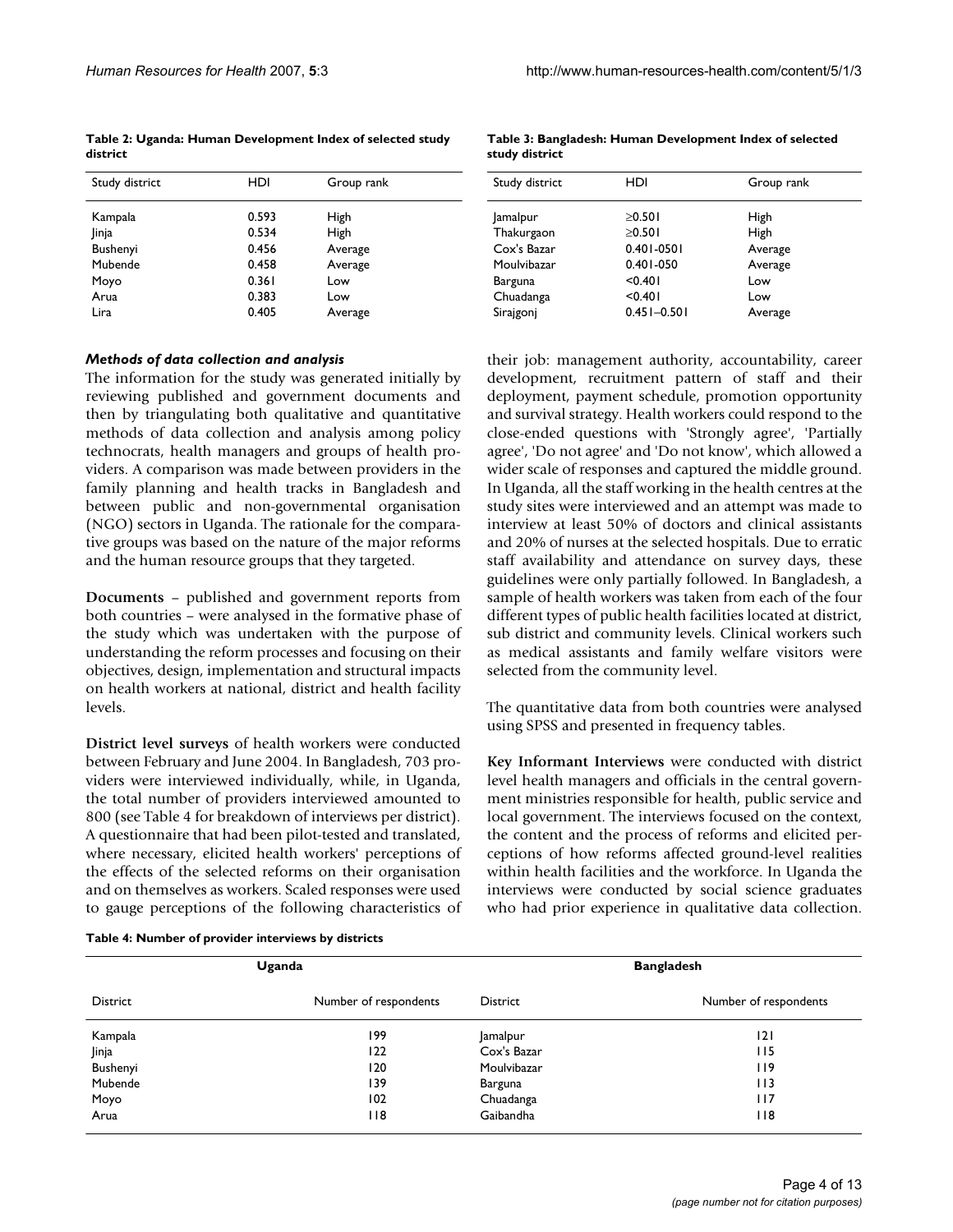After two days of orientation regarding the study objectives and methods, a semi-structured interview guide developed by the core research team was piloted and then utilised to conduct the interviews. The guide aimed to explore the main domains of the reforms and their possible effects on human resources. The findings from these interviews were used to identify the themes and questions for the individual staff survey. In Bangladesh, questions for the key interviews were drafted and discussed with the Health Systems Development Programme office and conducted by the principal and co-investigators at the national level and by a trained research associate at the district level. National level key informants were interviewed about the reform processes and implementation issues, while district level informants were asked to respond to service delivery issues, practical experiences and constraints at ground-level, as well as issues concerning the coordination and cooperation of the two cadres (health and family planning) in Bangladesh, their incentives, workload and job environment.

**Focus Group Discussions** were conducted with different cadres of health workers (nurses, midwifes and clinical officers and associated field cadres) to explore how the roles and support of the organisations concerning their human resource management functions changed under the reforms. In Uganda six focus group discussions were held in Lira. The participants were grouped according to their cadres i.e. midwives (three groups), nurses (three groups) and clinical officers and allied health workers (two groups). Members from each group were invited from 2–5 health facilities to Lira, where the discussions were held. The individual participants were selected from a list of district personnel provided by the District Records Officer. In Bangladesh, eight focus group discussions were held in Sirajgonj. Here again the participants were grouped according to their cadres (Upazila Family Planning Officers (UFPO) and members of the Ministry of Mother and Child Health (MOMCH); Upazila Health and Family Planning Officers (UHFPO); medical doctors from the district hospitals; senior staff nurses from the district hospitals; senior staff nurses from the Upazila Health Complex; paramedical staff; Sub Assistant Community Medical Officers (SACMO) and family welfare visitors (FWV); family welfare assistants (FWA) and family planning inspectors (FPI)) and discussions took place at the district hospital and Upazila health complexes. Upazila refers to the Health Sub-district level in the Bangladeshi health system. Guidelines for the topics were prepared and discussions were conducted by a co-ordinator of the study together with three trained research associates.

The qualitative information was compiled and analysed following standard qualitative data analysis techniques

with master sheets enabling the identification of emerging themes and quotes that illustrated the thematic issues.

### **Results**

#### *The context of reforms and their effects on intended objectives: de-jure system Bangladesh*

After partition from India in 1947, Bangladesh achieved full independence in 1971 and became a parliamentary democracy in 1991 after 20 years of military regime. With rigid central government structures and disagreement between main parties largely inhibiting response to local health needs [16], Bangladesh began a wide programme of reforms to address issues of responsiveness. The main reforms in Bangladesh aimed at integrating the two separate divisions of health services and family planning thus unifying the two programmes with the intention of improving their efficiency and responsiveness to the user population.

#### *Unification*

The process of unifying service structures started in 1998 at the sub-district (*Upazila*) level and below with the intention of gradually, and eventually, unifying overall management. Unification entailed reorganisation and restructuring of health and family planning delivery systems to ensure a common management structure. All health and family planning activities at the Upazila level were placed under the unified authority of the UHFPO, who is a medical doctor by profession and formerly belonged to the health directorate as a cadre. Family planning workers were moved to a formal civil service (recurrent budget) payroll. This shift had implications for financial management, performance appraisal and workloads.

Historically, health and family planning programmes had separate budgets and the drawing and disbursement of funds were handled separately for each track. After unification, the financial authority to draw and disburse funds at the Upazila level was delegated to three officers: the Upazila Health and Family Planning Officer in overall charge, the Upazila Family Planning Officer and the Maternal and Child Health Family Planning Officer.

The unification process reassigned the role of performance appraisal for both the management team at the Upazila level and for the operational staff at lower levels. The major change in the appraisal system was that individuals from a different professional or programme background were put in charge of appraising personnel [17].

The integration of family planning and health services brought a new set of tasks to be carried out by all frontline personnel. Thirty-seven tasks were identified as compo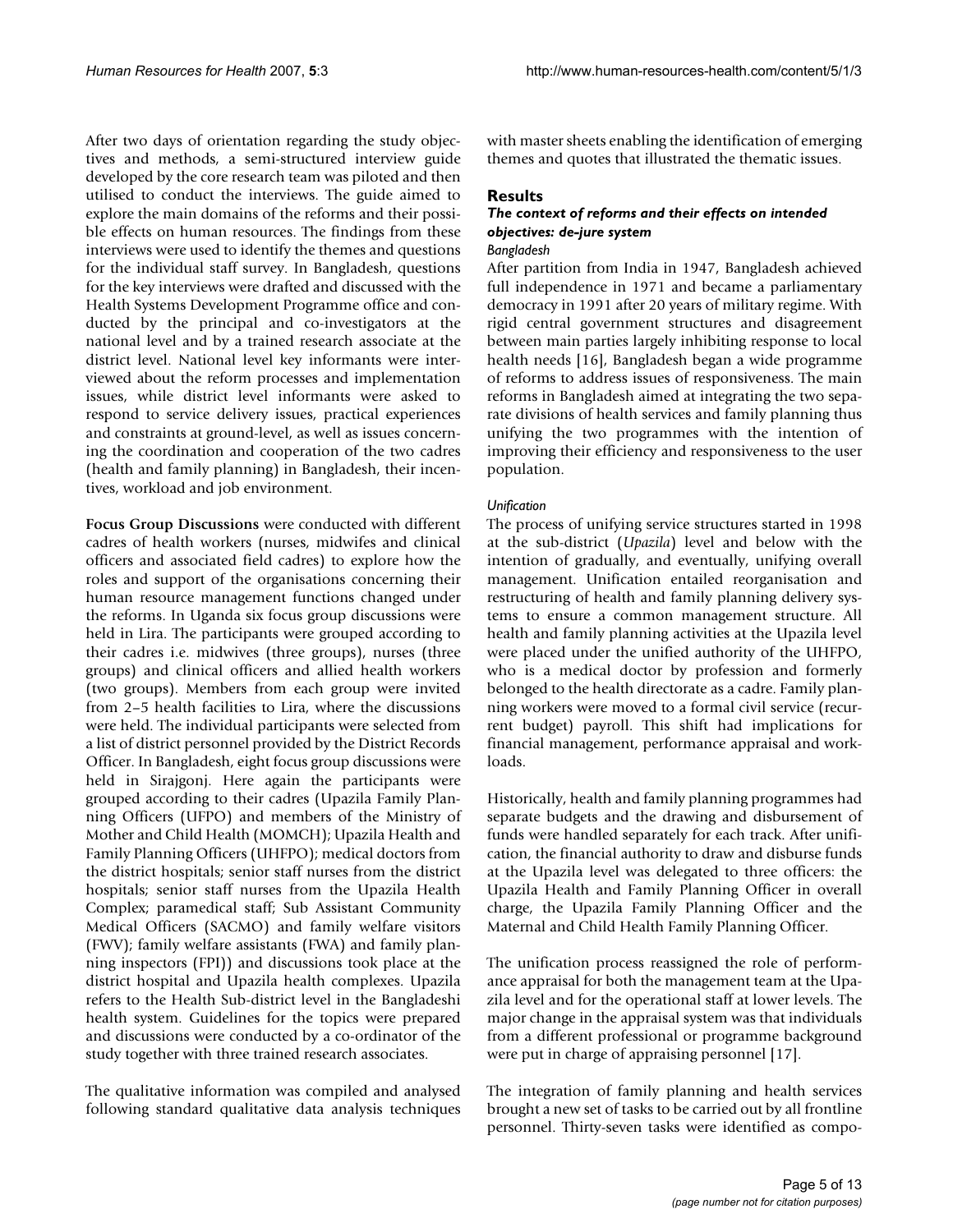nents of the health worker's job description at the community clinics [18]. Most of these new tasks were added on to the work of family planning workers while a comparatively small set of tasks was assigned to workers of the Health Directorate.

#### *Procurement*

The reforms in procurement and logistics management created a centralised procurement with guidelines necessitating a multistage procedure. The separate logistical management systems of health and family planning services prior to the Health and Population Service Program (HPSP) were replaced by an integrated logistical system, including unified arrangements for procurement, storage, distribution and transportation. The intention was to improve service quality, motivate employees to perform better and reduce cost. An evaluation of the procurement system reported that quality and motivation problems persisted. Continued drug shortages were attributed to extra bureaucracy in the procurement guidelines, lack of skills in the actual process of procurement, and financial limitations [19].

#### *Community clinics*

In order to expand access and coverage to the essential service package and to replace labour-intensive and costly outreach family planning services with a cost-effective package at one location, community clinics were constructed for every 6,000 population [20]. However, the persistent unavailability of drugs and supplies reduced the clinics to the provision of family planning and in some cases child immunisation only [21].

#### *Uganda*

In the years after independence in 1962, the public service of Uganda, including the health service, was regarded as one of the most effective in sub-Saharan Africa. However, health services for the most part collapsed during the 1970s and 1980s [22]. Since then Uganda has implemented a series of reforms, specifically the decentralisation of service delivery and accompanying reforms in civil service which were both aimed at achieving the goal of making the central and local authorities function in an efficient and democratic manner.

#### *Decentralisation*

Decentralisation of health care delivery in Uganda had a dual context. The first entailed decentralisation of all government services that were delivered by the central government with the aim of devolving power to district authorities. The second context was the transformation of roles in the health sector in response to the decentralisation policy.

Matters relating to personnel were part of the decentralised functions. A new structure, the District Service Commission, was formed at the district level to perform the functions of personnel management, under direct supervision and guidance from the national Public Service Commission and Ministry of Public Service. The main human resource management roles at the district level were to identify staff requirements and their training needs and to ensure that health facilities had the minimum staffing requirements. In addition, the powers to recruit, exercise disciplinary control, promote and to remove persons from district service were delegated to the District Service Commissions (DSCs).

A critical change in the employment system under decentralisation was the demand-driven recruitment into the district service. Each district would advertise the available jobs within its department before any recruitment was undertaken. This was a major shift from the previous centralised system where medical and paramedical professions were recruited by the Ministry of Health (MOH) immediately upon graduation and posted directly to selected workstations.

However, the revenue base of the local authorities was poor and depended on grants from the central government to pay the district personnel. Grants from central government were enshrined in hard budget constraints (conditional grants) that did not provide for local flexibility in resource allocation [23].

#### *Civil Service Reforms*

The civil service reform (CSR) programme was to address four key areas: personnel management; organisational structure; performance accountability; and service conditions [24].

The excessive size of the Ugandan civil service was understood to explain inefficiency, poor performance, and inadequate pay and benefits. Between 1990 and 1997, the public service was reduced by 54 per cent without a clear agreement on the target-size of staff between the Ministry of Finance and that of Public Services [25]. Further components of the CSR included decentralising power over personnel management to district service commissions, introduction of results-oriented management (ROM) and capacity building [22].

#### *Pay reforms*

By 1995, after salary increments totalling 85 per cent over 1986, wages and salaries in the civil service were still perceived as being insufficient to maintain an adequate standard of living [25,26]. After 1995, the pay reforms were abandoned in light of deficient revenue collection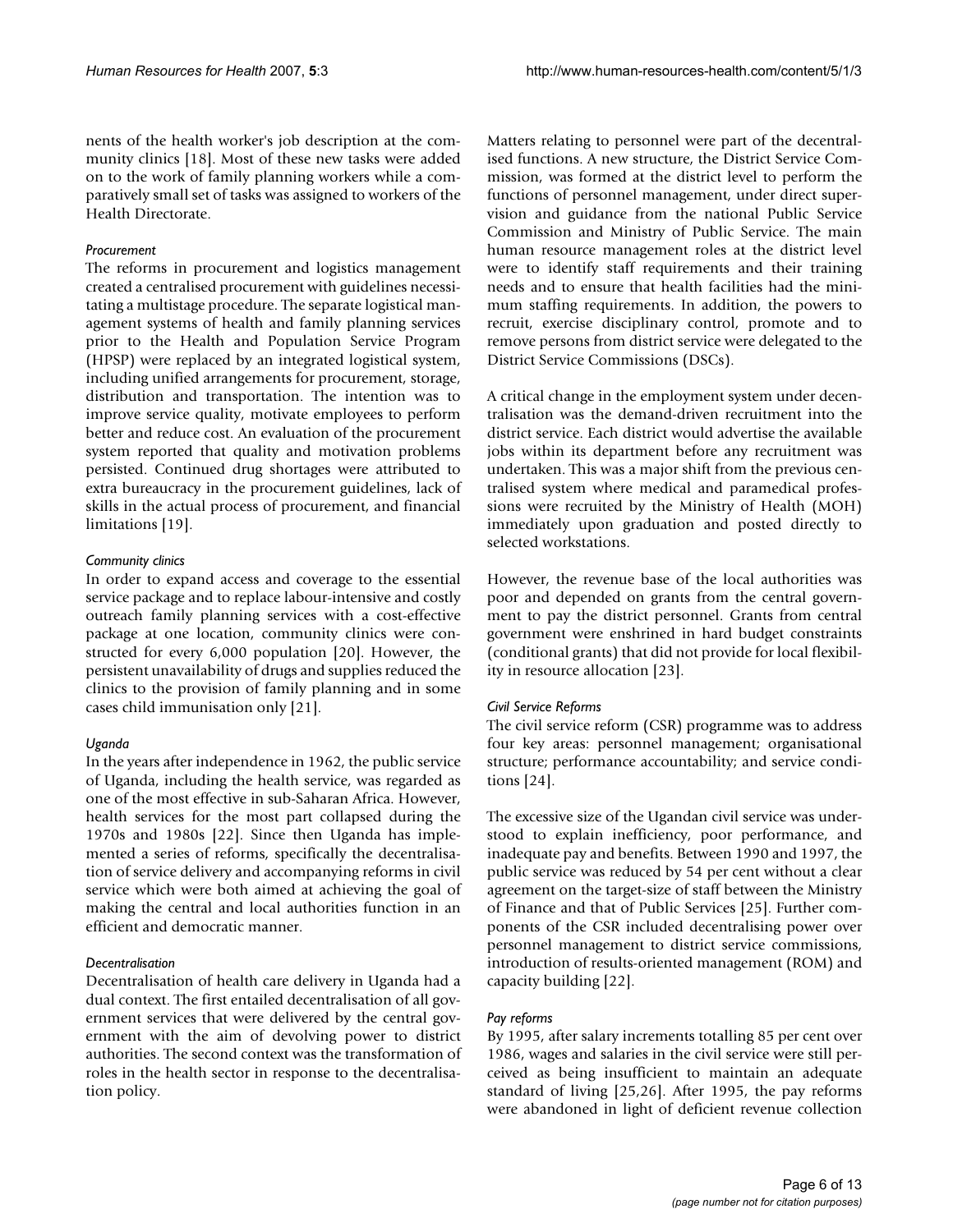and alternative demands concerning the initiation of a universal primary education programme.

The first phase of the salary enhancement plans addressed the judiciary and justice sub-sector. This boosted earnings of the entry-level lawyers to a point that was three times that of a consultant medical doctor. The perceived inequity was responsible for several strikes between 1990 and 1995 among medical staff. In response, a lunch allowance for medical workers was introduced in 1994 [27,28]. Furthermore, the government consolidated all allowances, such as housing, medical and transport, into salaries but at the same time imposed a pay-as-you-earn tax (30%) on the consolidated salary; a decision that reduced the overall impact of the strategy to increase earnings. However, the regularity of salary payments improved due to the fact that earmarked finances were being sent to the districts as conditional grants [27].

Due to budget constraints, the civil service recruitment into the district service has been largely frozen since 1993. Although local governments had the authority to recruit, salary delays and arrears in the district payrolls resulted in health workers salaries being reassigned to the central government payroll in 2000 [29].

#### *User fees*

During the 2001 presidential election campaign, user fees in the public health delivery system were outlawed. An increase in the number of clients seeking services occurred [29] as did stock-outs of drugs and essential supplies. The Ministry of Health increased operational budgets to the health facilities in order to cater for the increased demand for drugs [30]. This, however, did not compensate for the staff's loss of their previous supplementary income through user fee revenues [31,32].

#### *Health sub-district*

Low accessibility to basic health services had persisted and gaps in staffing especially in the rural health units were attributed to weak management of health services below the district [33,34]. A policy decision was made to further decentralise health service delivery to the county level, corresponding with the political constituency or the "Health Sub-district" (HSD). In line with this process, Health unit management committees (HUMC) were formalised and strengthened to oversee the work of the health facilities and also act as the link with the communities.

Several strategies were adopted to achieve the HSD objectives. These included the upgrading of some health facilities to provide a comprehensive set of essential health services as well as harnessing available hospital capacity for disease prevention and health promotion activities. In addition, the health sub-district personnel were required to provide managerial support to 7–15 lower-level health facilities within their defined geographical area [34]. These additional support roles added a substantial workload related to administration i.e. supervision, financial management, coordination and reporting.

#### *The human reactions to reforms: dynamic responses Survey findings*

Health personnel in both Bangladesh and Uganda responded to a questionnaire covering questions on the effects of reforms regarding issues such as management, supervision, training, promotion, salaries, the availability of drugs and supplies and incentives for remote deployment (see Table 5).

The survey data suggest that in Bangladesh the reforms have affected the health staff and former family planning

| Table 5: Percentage of health staff agreeing with statement on reforms |  |  |  |
|------------------------------------------------------------------------|--|--|--|
|                                                                        |  |  |  |

|                                                                                            |                                  |                 | Bangladesh unification reforms Uganda decentralisation reforms |     |
|--------------------------------------------------------------------------------------------|----------------------------------|-----------------|----------------------------------------------------------------|-----|
|                                                                                            | Health                           | Family planning | Public                                                         | NGO |
|                                                                                            | % Strongly or partially agreeing |                 |                                                                |     |
| The reforms have increased your chances of being promoted                                  | 8                                |                 | 50                                                             | 51  |
| The reforms have increased the chance for you to keep your job                             | 31                               | 64              | 55                                                             | 46  |
| The reforms have increased the objectivity of the appraised/performance<br>reports         | 62                               | 74              | 74                                                             | 73  |
| Your salary is always paid promptly                                                        | 93                               | 59              | 73                                                             | 65  |
| Your salary increments in the past couple of years have been satisfactory                  | 47                               | 38              | 19                                                             | 19  |
| The reforms have made your job description clear                                           | 67                               | 83              | 60                                                             | 55  |
| The equipment essential to perform assigned tasks is available in sufficient<br>quantities | 75                               | 56              | 63                                                             | 58  |
| The drugs and supplies required to accomplish your tasks are always available              | 70                               | 32              | 70                                                             | 65  |
| The reforms have made your workload more manageable                                        | 64                               | 83              | 52                                                             | 49  |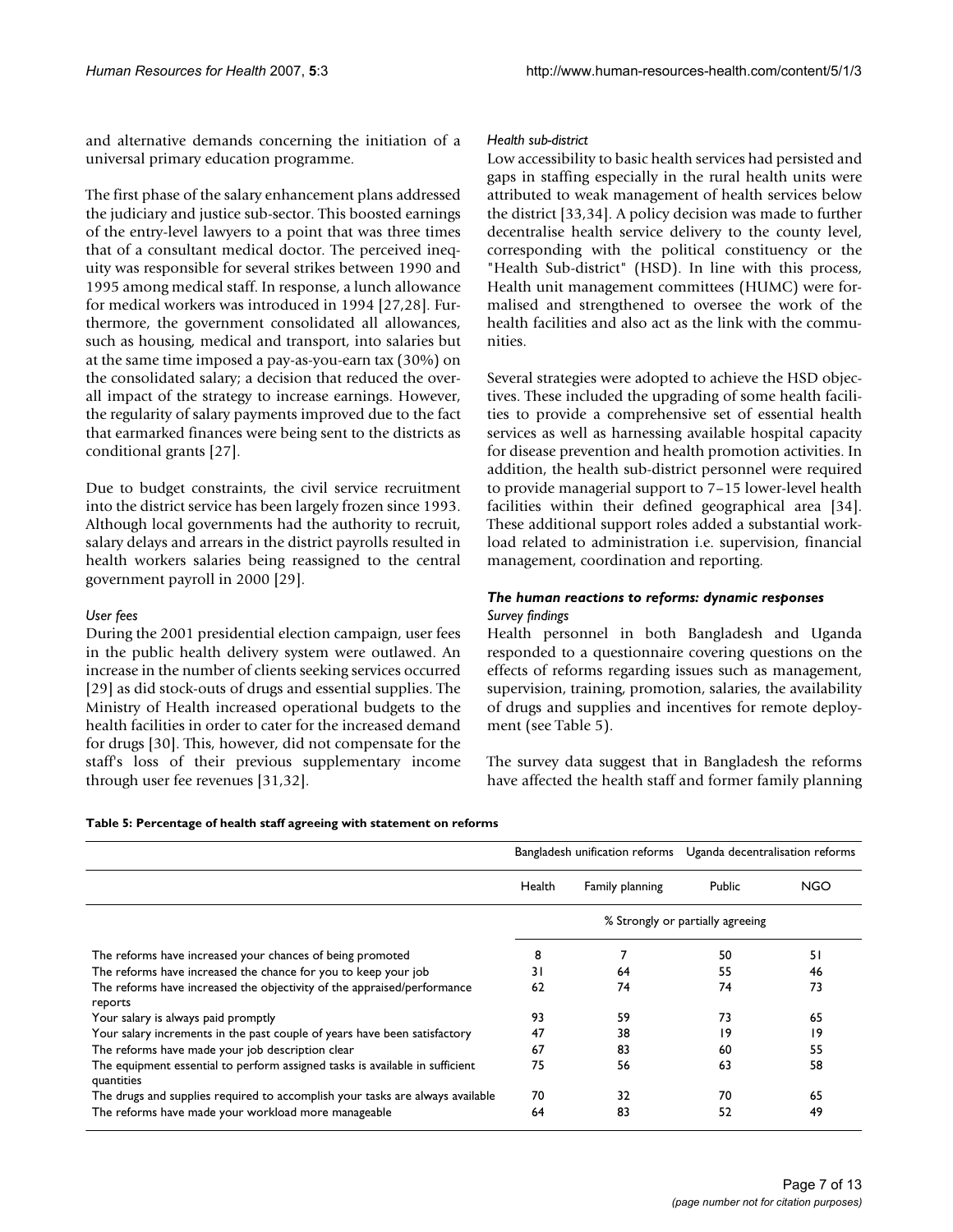staff in different ways. While family planning staff consider themselves to have least benefited from the reforms concerning their salaries, promptness of pay and the availability of drugs, supplies and equipment, health staff seem less satisfied with their job security and the manageability of their workload. In Uganda, there appears to be less satisfaction with workload and pay, but comparatively more satisfaction with promotion prospects. Generally, both in Uganda and Bangladesh, health staff seem more satisfied with the objectivity of performance reports after reforms.

The next section explores the multiple interactions between the key players affected by the reforms and provides an insight into the positive and negative responses triggered by the changes that took place in Bangladesh and Uganda in the context of the reforms.

#### *Interview and focus group findings Bangladesh*

In Bangladesh, the changes that had affected the authority structures displayed a multitude of reactions amongst health staff, who experienced the impact of reforms on their management arrangements, performance appraisal systems, promotional opportunities, payment schemes and ultimately on their performance and provision of services. The combination of unification efforts and the adjustments to familiar arrangements resulted in a mixture of responses and interactions between health and former family health staff, their senior level management staff and community members who had been involved in the formation of the community clinics.

#### *Management*

Respondents reported that the unification at the lower levels (Upazila and below) of the health and family planning programmes and the resulting assignment of administrative authority to personnel in the health track had caused a conflict. Family planning directors and their subordinates at the national and district level lost their authority over staff at lower levels.

The informants at the district management levels in Bangladesh were divided on the effects of the unification reforms at the Upazila level and below. Civil surgeons (managers on the health side of the divide) held optimistic views about the new administrative and authority structures at the Upazila. In contrast, the deputy directors of family planning described how the changes had caused turmoil in the functioning of the programmes. It was reported that the new structures were dysfunctional and had demoralised workers that belonged to the family planning programme. The same split in perceptions regarding the newly unified structures was observed among the managers at the sub-district (Upazila) level.

The sub-district managers expressed difficulties in exercising their authority due to the continued, and sometimes perceived as deliberate, interference by higher offices in the functioning and allegiance of sub-district personnel. Informants confirmed that the unification reform eroded the authority of managers:

*"We are supposed to supervise the Health Assistants, Health Inspectors and Family Planning Inspectors but these people do not follow our advice and orders and the boss (UHFPO) does not instruct the persons to cooperate with us" (SACMO and FWV group)*.

Complaints concerning the bureaucratic obstacles in accessing administrative services at the management level were also voiced in the focus group discussions. These included delays in allowance payments and bribes that workers felt obliged to pay to their managers for their allowances to be approved and paid.

*"We have faced problems with the three Drawing and Disbursement Officers and more managers. To get the supplies, transport and other allowances and bills paid we have to move to several offices, which hampers our work and causes dissatisfaction" (Senior staff nurses group, Bangladesh)*

#### *Performance appraisal systems*

There had been a dual system of performance appraisal in the unified structure. Historically, the family planning personnel used a service book, which monitored the daily activities undertaken by each worker. Given the prospects for transferring the Family Planning personnel to the revenue payroll, the service book was used as the basis for successful transfer and in addition determined the level of salary to be received upon transfer into the civil service. The administrative arrangements assigned some of the supervisory roles for the health service track personnel to the family planning track officers and vice versa. Discussants expressed suspicions about performance appraisal reports by superiors who belonged to the rival track, claiming Annual Confidential Reports were being used as punishment and as a way to settle scores between personnel and supervisors.

#### *Career structure and promotion*

Although promotional and career structure problems preceded the reforms, the common perception in Bangladesh suggested that the problems were aggravated or remained unsolved. Unification reforms assigned a critical element towards promotion, that is, annual confidential reports (ACR) from the trusted vertical programme hierarchy to a new set of officers. The competence of the new assessors of performance was contested partly due to organisational mistrust and possibly due to the dismantling of the wellknit network of patronage in the previous structures.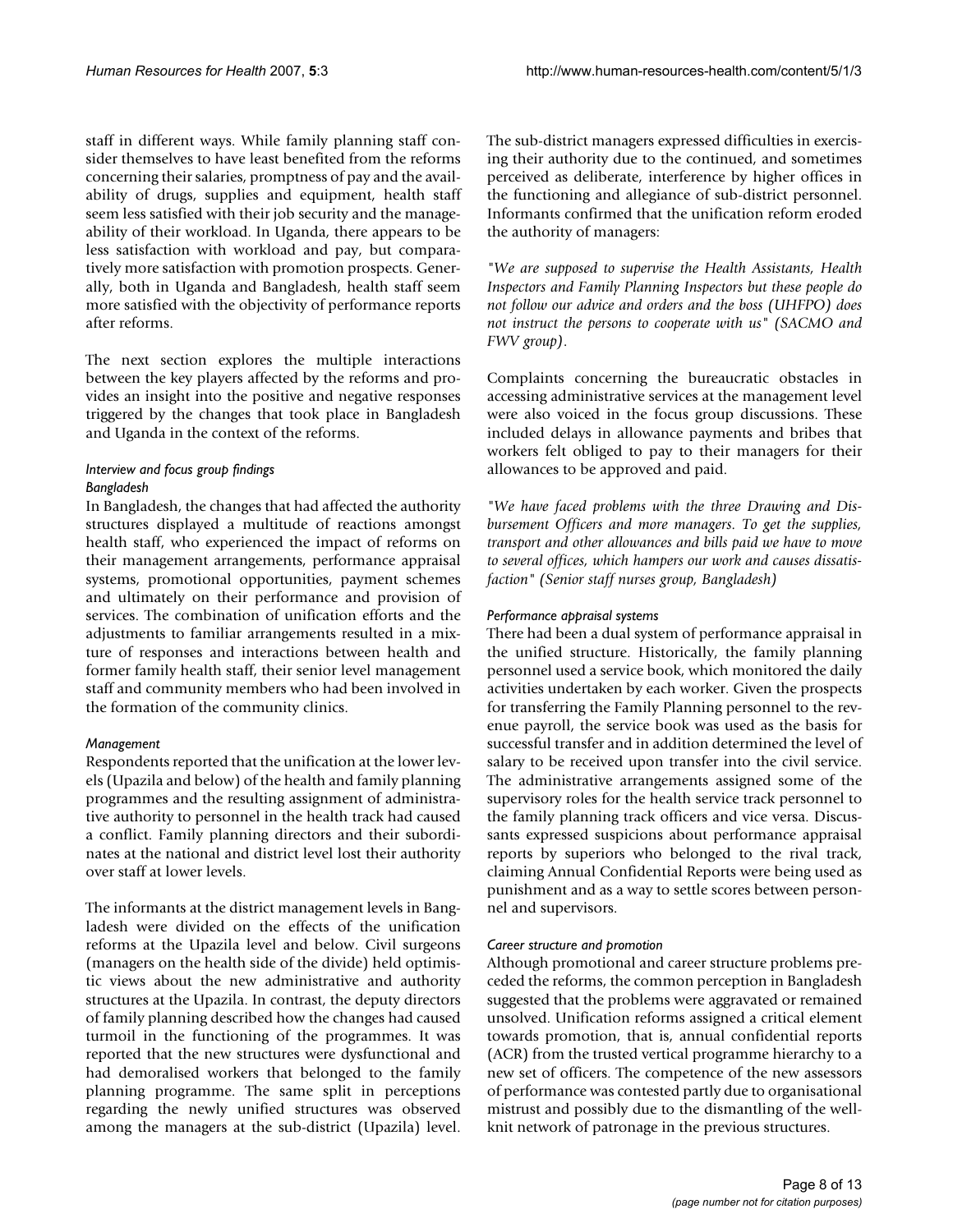#### *Salaries and promptness of pay*

Predominant views emerging from the FGDs (focus group discussions) suggest that salaries had not increased appreciably under the unification reforms. Many health workers expressed concerns over their income and mentioned a number of strategies to cope with the insufficiencies. Most strategies related to activities outside their official work including cultivation, drug shops and work at private clinics. Low and unpaid salaries were among the dominant concerns arising from focus group discussions.

*"We can hardly meet expenses for 2 weeks from our salaries. We have to live at a low standard compared to the status we hold. This is degrading" (FPO and MA at sub-district level)*.

Among family planning staff, delays in salary payment were commonplace, prompting enthusiasm for promised transfer to payment from the revenue budget, the same payment scheme that health staff were benefiting from.

*"For six months I have not been paid any salary. My wife asked me if I am working at my job or doing other things" (FWAs & FWI group)*.

*"We are told that 40 per cent of our colleagues have been transferred to the revenue budget and the rest of us will be transferred soon. This will give us an opportunity to earn salary on time"* (Sub Assistant Community Medical Officer & Family Welfare Visitor group, Bangladesh).

Personnel on the established government civil service received their salaries regularly on the first week of the proceeding month while those that remained on the irregular payroll still suffered from delays in their payments.

Respondents in Bangladesh suggested that the changes in allowances had resulted from the scaling down of fieldwork and the introduction of new administrative structures that threatened the established systems to access allowances and challenged the long tradition of networks that the personnel had built over time with their superiors. As mentioned earlier, the distribution of financial control across three different persons after unification introduced tighter micro-bureaucracy and gate-keeping that made access to allowance and claims difficult.

*"To process the allowance bills, you go to the Upazila Family Planning Officer and he tells you to go to the Upazila Health and Family Planning Officer (UFHPO). The UFHPO tells you to go back to Upazila Family Planning Officer and so on. The bill is not paid for one month ... you have to travel to see what has passed. When it is passed one has to pay commission to the bosses and to the clerks. It is frustrating" (Family Planning Inspector and Family Welfare Assistant group, Bangladesh)*

#### *Community expectations*

In Bangladesh, community participation was demonstrated by donation of a plot of land, construction of buildings to house the clinics and the formation of community clinic groups (CCG) for clinic management. Initially most health workers applauded community involvement, especially because it encouraged learning about the constraints under which they were working. During the interviews and focus group discussions, it became clear that the health workers were aware of how the changes in their performance and the effects on service provision were perceived by the communities.

i. Availability of drugs and supplies

One of the stated objectives of the health sector reform was to ensure that the procurement and supply of drugs to the community clinics was brought under unified management and made more efficient in terms of cost reduction and saving time, thus ensuring steady and better service delivery. Discussants stated that this objective had not been reached and claimed that they were thus unable to adequately perform their tasks due to the irregularity in the provision of supplies. They further described how procurement problems caused anger and incomprehension among communities that initially had welcomed the community clinics:

*"There was enthusiasm among the community people and their views about the Community Clinics were positive ... because distances for minor illnesses were reduced. People were competing to provide land for the clinics but when the drug supplies stopped, the people could not see the benefits ... their views are now unfriendly" (Upazila Health and Family Planning & Medical Officer group, Bangladesh)*.

*"It is not serious to go to the clinic daily and sit there doing no work. People come for family planning or cough and you tell them there are no medicines. It is risky... some time they abuse us and complain why we are being paid salary" (Sub Assistant Community Medical Officer, Family Welfare Visitor group, Bangladesh)*.

#### ii. Adequate service provision

In Bangladesh the service integration between family planning and health services brought a new set of tasks to be carried out by all frontline personnel. In effect, the integration added several services, for example, child immunisation, basic treatment of ailments and directly observed therapy (DOTS) to the family planning personnel. Views emerged during the discussions with health staff suggesting that family planning activities had been displaced by their new tasks under integration, at Upazila level. Many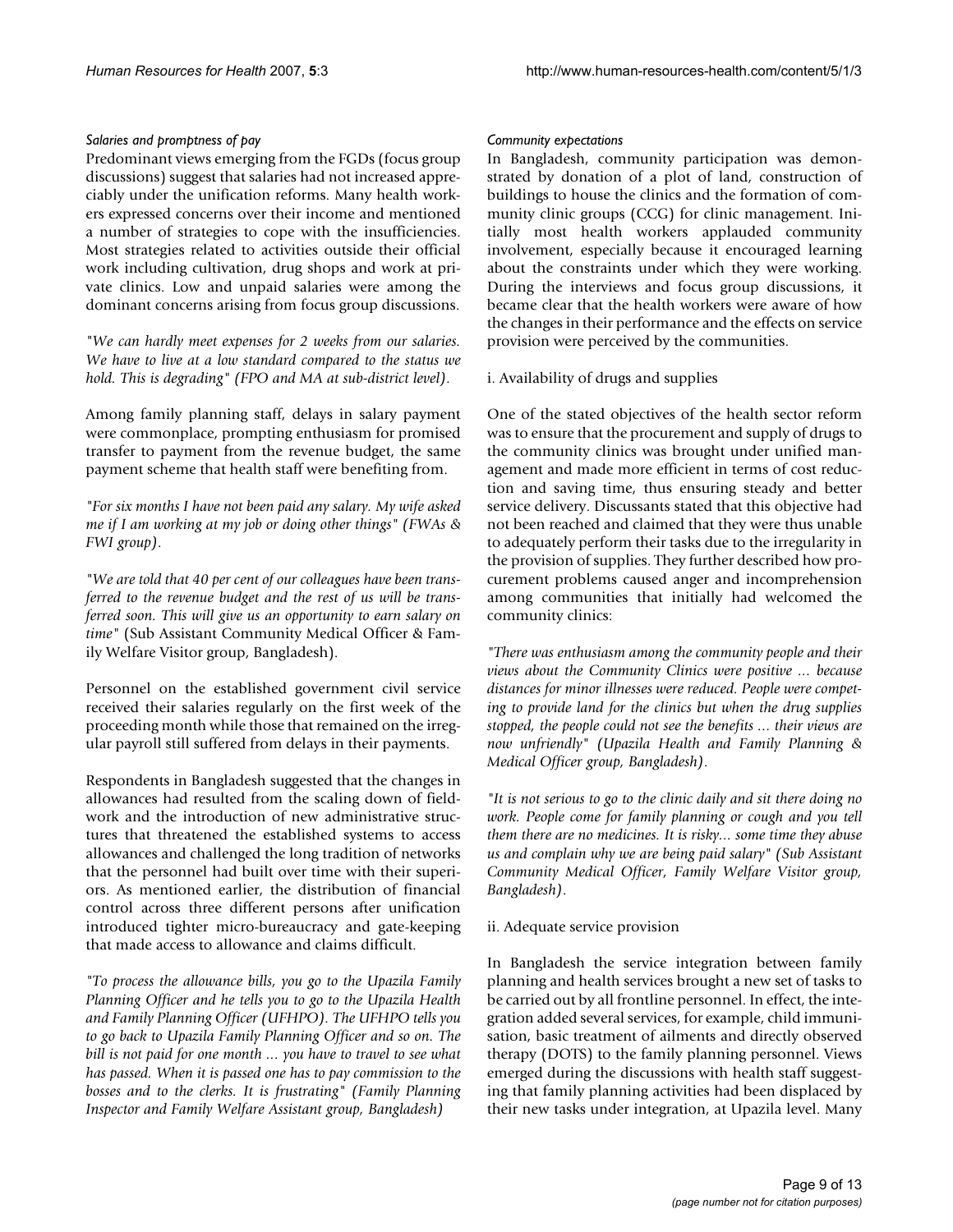participants indicated that the increase in workload left less time for patients with family planning needs:

*"I am required to provide services at the clinics and visit households for Family Planning. It is impossible to do all this work. Family Planning suffers because there are many Expanded Programme of Immunisation (EPI) clients to see at the clinic" (FPI and FWA group, Bangladesh)*.

*"At the inauguration of the CC we were supplied drugs once or twice and the community response was good. But there are fewer persons attending at our units [union level].... the clinics have not received any supplies now six months after their [official] opening" (group discussant SACMO and FW, Bangladesh)*.

#### *Uganda*

In the Ugandan context, the decentralisation efforts brought about a rapprochement of local authorities, district boards and health workers who previously had enjoyed relative autonomy from local management structures. Here the closer contact and growing relationships with local authorities together with the changes in accountability structures brought about a multitude of responses amongst health workers, specifically concerning their recruitment patterns, job security, supervision and relationship with community members.

#### *Recruitment*

The new authority structures that came with the decentralisation policy were the district councils, the district service commissions and the health unit management committees. In the discussions, health workers had differing opinions regarding the influence and newly acquired decisionmaking powers of these structures regarding specifically the issues of recruitment and supervision.

*"Recruitment by the district is now faster and makes it possible to get quickly on the payroll ... this was taking years before" (District Director of health services, Uganda)*

*"When you go for the interview, these people (district service councillors) interview you in the local language and use complex parables and proverbs to fail you. If you do not understand the questions you are technically out" (Group Discussant, Clinical officers, Uganda)*

*"...some few, especially sons and daughters of those in positions of influence in the district don't bother with the recruitment process. They are just appointed." (Focus Group Participant, Uganda))*

Personnel working away from home viewed the process of recruitment as inward looking and biased against workers from districts that were not home to the new authorities.

Local informants explained that the expression "sons and daughters of the soil" is widely understood to describe the phenomenon of preference for workers who originate from the district. While territorial patronage systems had already been observed before reforms, respondents claimed nepotism was present to a higher degree with the relocation of decision-making authority to local bodies under decentralisation.

### *Job Security*

In Uganda, health workers with management responsibilities expressed fears about their precarious relationships with the local authorities. They claimed that their concerns mainly arose from local authorities' decision-making power in the dismissal of health workers. The views below also point towards a patronage network that is claimed to have strengthened under decentralisation.

*"...For some of us who work in rural places if you disagree with your sub-county bosses on any matter, that boss will automatically make sure that he at least punishes you and you lose your job" (FGD Midwife, Uganda)*

*"I think the relationship is good. If you give them [district counsellors] what they want, they also make our work easy. .. Sometimes they take the only vehicle for burials or campaigns and we hold back the activities. At the end of the day one has to be in good books or you are thrown out" (Assistant District Health Director, Uganda)*.

#### *Supervision*

In addition to the structural changes that influenced recruitment patterns and job security, the type and focus of supervising the health workers changed with the new structures in Uganda. It was reported that HUMC, CAO (Chief Administration Officer), DSC and local politicians were increasingly undertaking the supervision of personnel and health facilities. Health staff described how before decentralisation, supervision was geared more towards the technical quality of workers encouraging them to undertake new service roles or to improve their services. According to their accounts after the reforms, supervision took on a more human angle with the direct accountability of health staff to selected community members. In general, health staff seemed to appreciate the new changes in their supervision since relationships to key community members improved through tighter working relationships.

*"Decentralisation has fostered better supervision of facilities by the district because they are now answerable to the people at the district or within their areas of jurisdiction" (Secretary District Service Commission, Uganda)*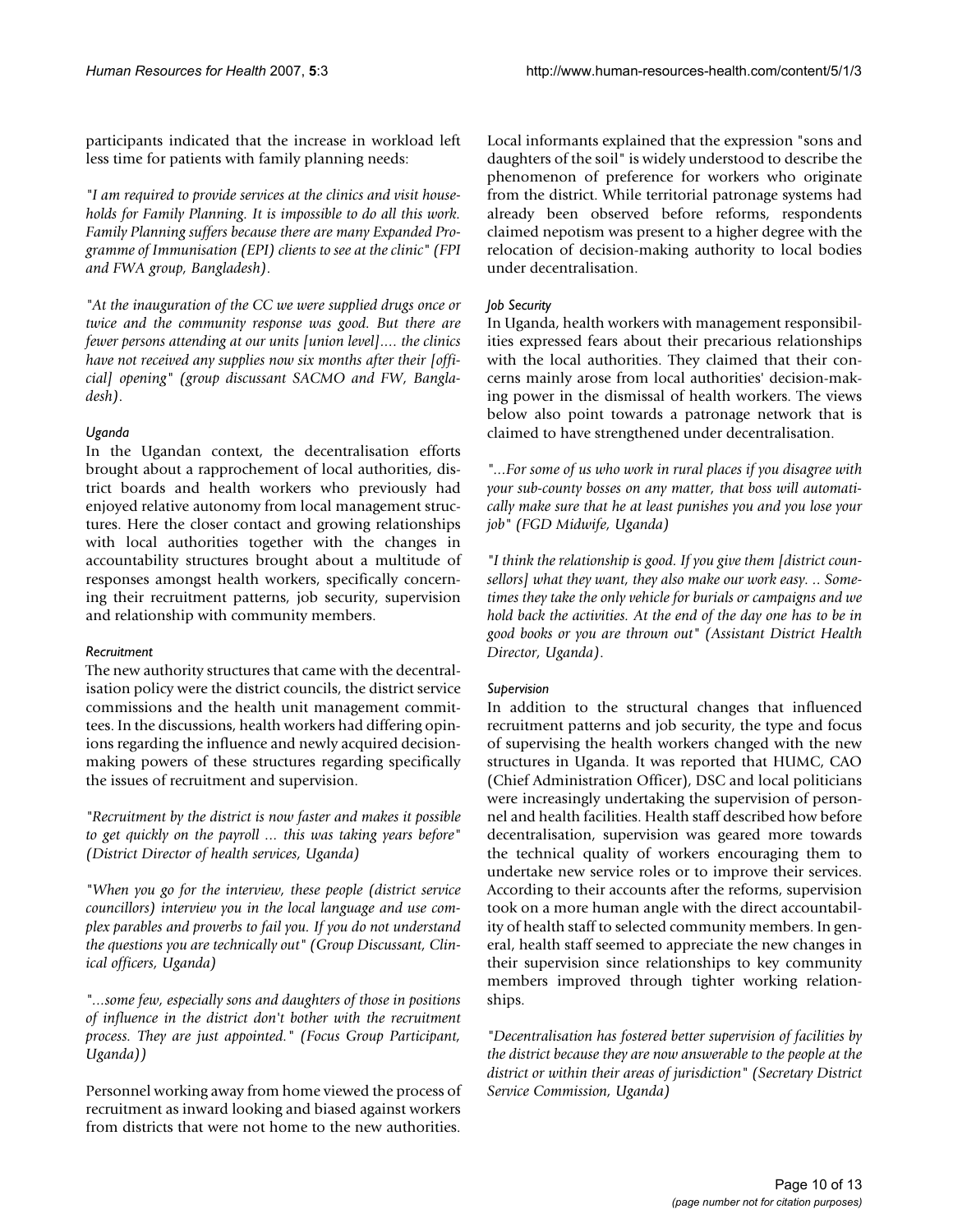*"... The health unit management committee has come to realize that the major problem is not selling of drugs but the small quantities always supplied. Now the relationship is not so bad as it was in the past" (Focus group discussant, clinical Officers, Uganda)*

Views also emerged from the focus group discussions in Uganda that suggested the health staffs' relationships specifically with community leaders had changed with decentralisation. There seemed to be an overall improvement.

*"Leaders now appreciate the work we do and are keen to support us. ... they have been articulating our needs for more staff at the district council" (Key Informant Interview, Facility In-charge)*

Despite several attitudes describing the positive relationships and increased understanding between local authorities and health staff through the changes in supervision, several statements displayed the workforce's concern about relationships with those community members that were less involved in overseeing the provision of health services.

#### *Community expectations*

Communities expected the quality of services to improve markedly when user fees were removed as had been promised during the presidential election campaigns. The increase in the utilisation of health services after the removal of fees put pressure on the availability of drugs and supplies leading to marked shortages. Health workers reported a sense of feeling caught in the middle of the financial shortcomings of government and the high expectations created by the publicity about the removal of user fees.

*"How do you expect us to handle that problem (too many patients and too few drugs)? We used to buy drugs from the fees but now we are just spectators. We tell them OS (out of stock) and they say we are not kind to them" (Group Discussant, Clinical Officers, Uganda)*.

Staff in Uganda described how communities were surprised when medical supplies and drugs would suddenly run out in times of need. In fact, FGD discussants reported how patients would question the trustworthiness of health staff in the facilities.

*"There has been a concept... that medical people steal drugs from health units. Drugs kits would be delivered and three days later we would tell them (patients) that the drugs are finished. They did not believe ...they would say that we have stolen the drugs..." (Group Discussant, Clinical Officers, Uganda)*

While the quantitative data provide a general picture of staff attitudes and their responses to the reforms in the two countries, the qualitative data explore how reforms have been interpreted and perceived, and how dynamics between key players reveal whether or not the workforce is likely to consist of active and enthusiastic implementers of reform or dissenters, actively or passively resisting implementation. The findings from the qualitative research suggest less satisfaction with the changes that had taken place with the reform initiatives compared to the survey results. This could be due to the nature of the methods, if people are less likely to answer negatively when prompted with a questionnaire than in focus groups or interviews, using open-ended questions.

#### **Discussion**

This paper has presented findings from a comparative analysis of two country case studies investigating the impact of health sector reforms on human resources in Bangladesh and Uganda. Pawson and Tilley's [13] proposition for realist explanation provided a useful framework for the exploration of the mechanisms by which health sector reforms affect health workers' micro environments, thus changing provider incentives and creating a multitude of responses. By using the dynamic responses model for health system research, this paper provided an insight into the de-jure system from which the reform objectives were planned and initiated and traced the resulting dynamic responses between different levels and types of health staff and the communities.

In both Uganda and Bangladesh, reform planners neglected the role of context in their planning of reform objectives and assumed that the workforce would act as a passive element in the reform implementation. In this sense, the study highlighted several issues in both countries that demonstrate the importance of careful analysis of contextual factors in the design and implementation of reform objectives and the significance of recognising the workforce as an important and adaptive factor contributing to the success or failure of the reforms.

In Bangladesh, the effects of reforms resulted in a power struggle and general mistrust between the family planning and health tracks. A strong sense of inequity in the nature of effects of the reform was illustrated by family planning personnel who perceived they had lost out while health track personnel had gained from the reforms both in terms of authority and actual reduction of tasks under integrated provision. There remained considerable distrust within the new unified structure, with reluctance to take orders from the new managers. The non-unified top administration above the integrated Upazila level was perceived as a potential source of conflict and ill intent. In addition, drug shortages and general procurement failures emerged as a source of bad public relations between the workforce and the communities despite originating in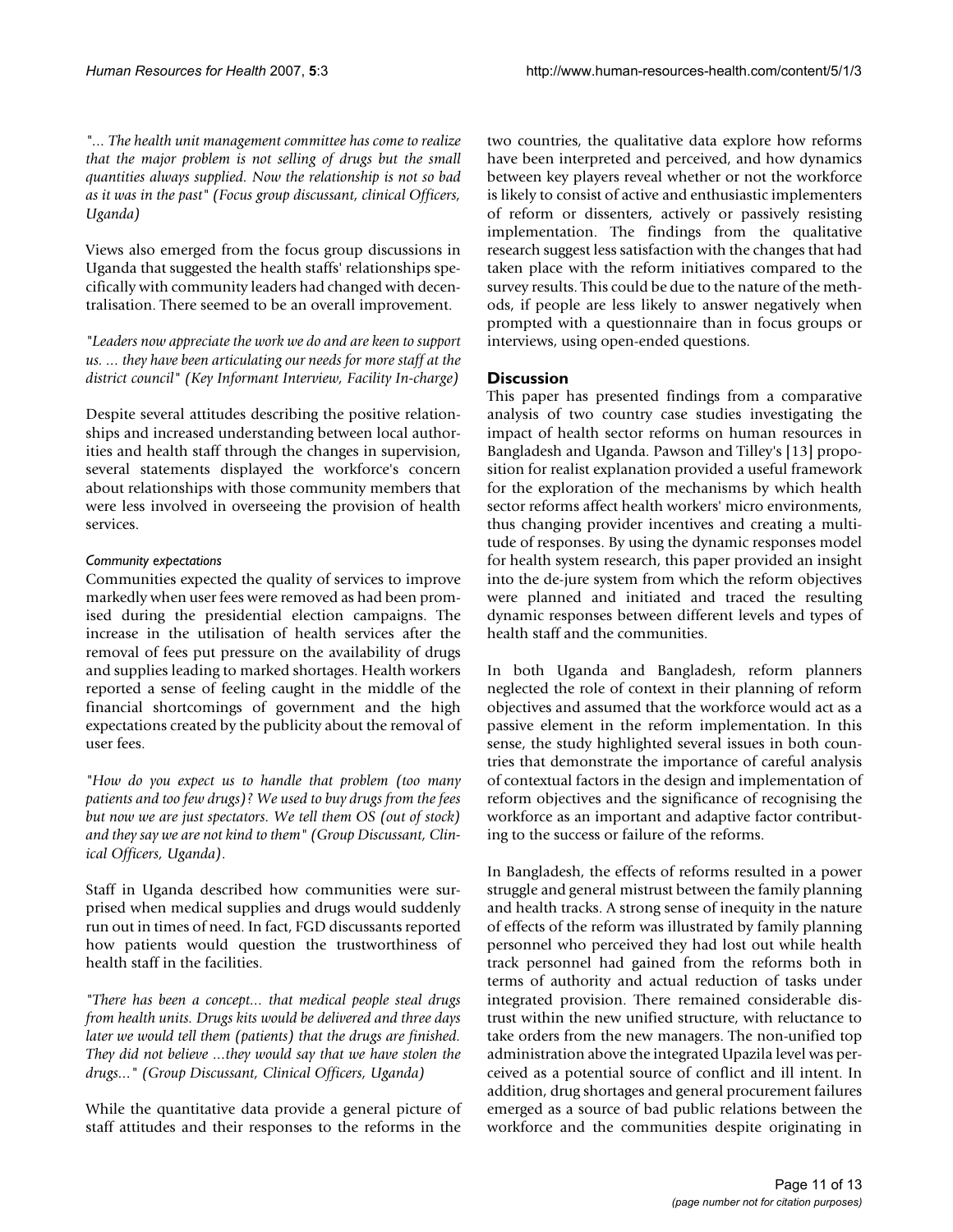broader systemic problems such as financing and budget constraints that had already existed before the initiation of reform objectives. The communities participated in the planning process and priority setting through community structures, however, their decisions were not binding since the Ministries of Finance imposed budget cuts and ceilings motivated by broader pressures in the economic context.

On the other hand, positive responses from the majority of former family planning staff expressed hopefulness regarding the changes that would secure salary payments and inequities in schemes and demonstrated optimism concerning prompter salary payments under the revenue budget. This suggests a rise in motivation levels in balance with the right incentives.

Ugandan findings show how the workforce responded to a strong and rapidly implemented system of decentralisation that had insufficient competence for human resource management. Power of local authorities was influenced by resource constraints and nepotism in recruitment. Subsequently, these constraints suppressed the incentives of workforce related to promotion, job security and professional growth. Health workers were more insecure as a result of decentralisation due to their dependence on the benevolence of the new authorities in order to guarantee their jobs.

However, closer ties with selected community members also had positive effects for health workers. It was suggested that community leaders in their new supervisory function were able to witness the precarious position that health workers had as middlemen between budget constraints and procurement failures at higher levels of the system and the communities who expected smooth running services and consistent availability of drugs and equipment. In this sense, local leaders with their newly acquired authority were able to lobby for necessary financial and human resources for the efficient operation of the health centres.

While the de-facto system has not specifically been addressed in this paper, the outcome of the relationship between the de-jure system and the dynamic responses for those that ultimately use the services are varying. While users on the one hand may be confronted with demoralised and in some cases absent staff, lack of necessary drugs and equipment and dilapidated health facilities, the shift of authority and supervisory functions towards the rural districts, on the other hand, seems to have positively affected communities who are now actively involved in the shaping of their health service provision with their newly acquired responsibilities.

#### **Conclusion**

This paper has emphasised several key points that are summarised below:

1. By keeping the dynamic responses model in mind, national and international reform planners can design reform objectives that ultimately enhance and improve services as felt by the communities by encouraging favourable responses amongst the workforce.

2. Reform planners need to take a closer look at the context within which the health system operates in order to recognise potential 'inhospitable elements' which may hinder reform objectives or 'hospitable' elements which may support reform initiatives and provide a basis for improvements in the operation and management of health systems.

3. Reform programs need to incorporate active implementation research systems to learn the contextual dynamics and responses, as well as have inbuilt program capacity for corrective measures.

4. Health workers are key stakeholders in any reform process and should participate at all stages, that is, conceptualisation, design and implementation. Reforms tend to create losers and winners or can change power structures but it is important, at the least, that winners and losers understand the purpose of change and have confidence in the process of consultations on which change has been determined.

5. How health workers perceive their relationship with the community will affect their job motivation and performance. This is an important but neglected criterion for evaluating the impact of human sector reforms.

#### **Competing interests**

The author(s) declare that they have no competing interests.

#### **Authors' contributions**

CH, FS, BM were involved in the development of the protocol. FS and ER carried out the fieldwork in Uganda and SAR and AM in Bangladesh. FS, SAR, ER, AM, CH, BM and TK undertook the analysis of the data and TK, BM, FS, SAR and ER drafted the manuscript.

#### **Acknowledgements**

This work was undertaken with the financial support of the Alliance for Health Systems Policy Research while the authors were employed through the Department for International Development knowledge programme on Health Systems Development (2001–2006). Both funding sources and WHO, as the institutional home of the Alliance for Health Systems Policy Research, are gratefully acknowledged. We would also like to thank the health staff in Bangladesh and Uganda and all those involved in the setting